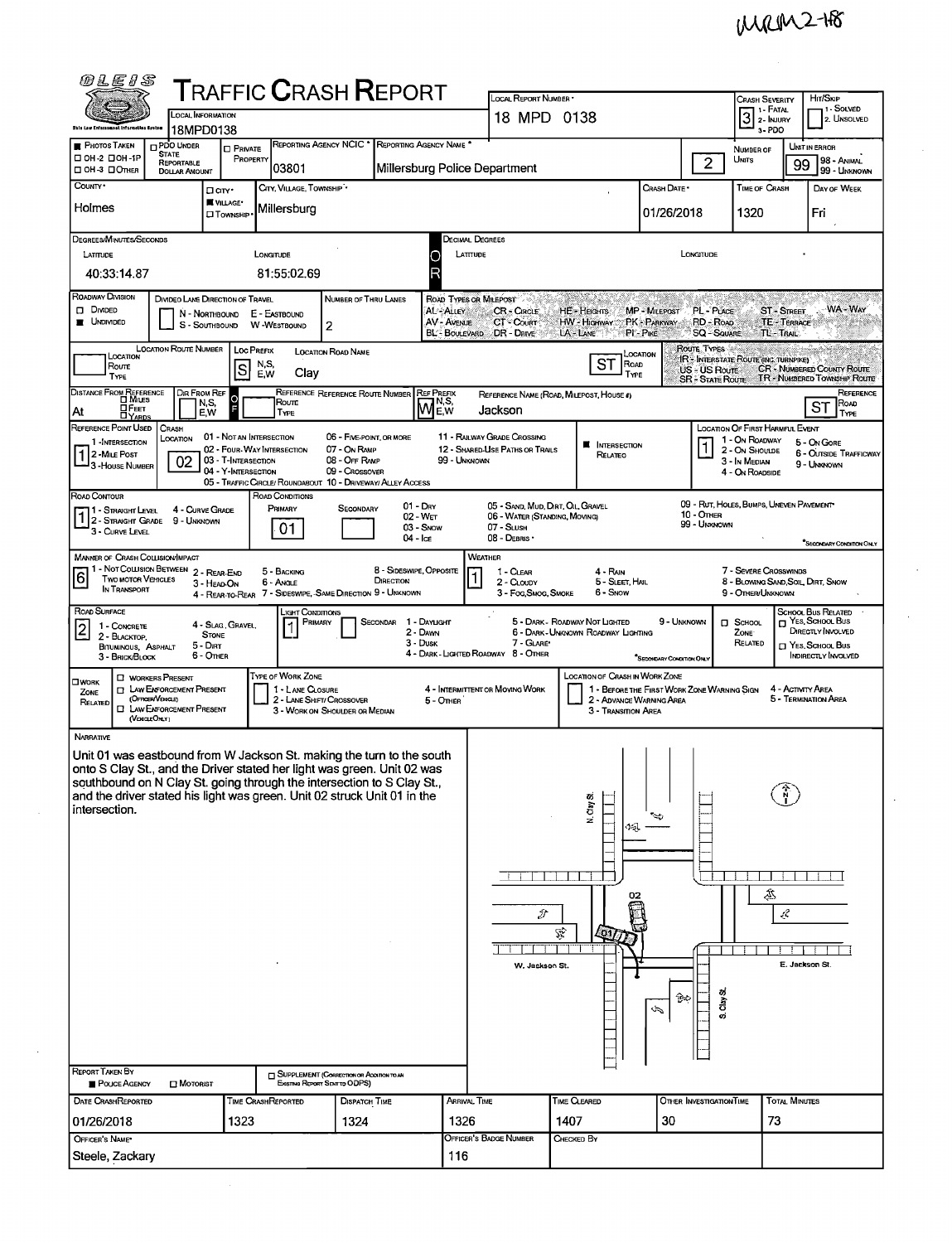| 0LE1S                                     | <b>NIT</b>                                                                   |                                                                                |                                                   |                                                                                                                                                                    |                                                                       |                                                     |                                                                                 |                                                                                   |                                                   |                                                                                                                               |  |  |  |  |
|-------------------------------------------|------------------------------------------------------------------------------|--------------------------------------------------------------------------------|---------------------------------------------------|--------------------------------------------------------------------------------------------------------------------------------------------------------------------|-----------------------------------------------------------------------|-----------------------------------------------------|---------------------------------------------------------------------------------|-----------------------------------------------------------------------------------|---------------------------------------------------|-------------------------------------------------------------------------------------------------------------------------------|--|--|--|--|
|                                           |                                                                              |                                                                                |                                                   |                                                                                                                                                                    |                                                                       |                                                     |                                                                                 | LOCAL REPORT NUMBER                                                               | 18 MPD 0138                                       |                                                                                                                               |  |  |  |  |
| <b>UNIT NUMBER</b>                        |                                                                              | OWNER NAME: LAST, FIRST, MIDDLE ( C SAME AS DRIVER )                           |                                                   |                                                                                                                                                                    |                                                                       |                                                     | OWNER PHONE NUMBER                                                              |                                                                                   | <b>DAMAGE SCALE</b>                               | DAMAGE AREA                                                                                                                   |  |  |  |  |
|                                           | Love, Kathy, S                                                               |                                                                                |                                                   |                                                                                                                                                                    |                                                                       |                                                     | 330-377-9880                                                                    |                                                                                   |                                                   | FRONT                                                                                                                         |  |  |  |  |
| OWNER ADDRESS: CITY, STATE, ZIP           |                                                                              | <b>SAME AS DRIVER</b> )                                                        |                                                   |                                                                                                                                                                    |                                                                       |                                                     |                                                                                 |                                                                                   | 2                                                 | □                                                                                                                             |  |  |  |  |
|                                           |                                                                              |                                                                                |                                                   |                                                                                                                                                                    |                                                                       |                                                     |                                                                                 |                                                                                   | 1 - NONE                                          | ∕ם                                                                                                                            |  |  |  |  |
|                                           | 213 Garland St., Millersburg, OH, 44654                                      |                                                                                |                                                   |                                                                                                                                                                    |                                                                       |                                                     |                                                                                 |                                                                                   | 2 - MINOR                                         |                                                                                                                               |  |  |  |  |
|                                           | LP STATE LICENSE PLATE NUMBER                                                |                                                                                |                                                   | <b>VEHICLE IDENTIFICATION NUMBER</b>                                                                                                                               |                                                                       |                                                     |                                                                                 | # Occupants                                                                       |                                                   |                                                                                                                               |  |  |  |  |
| OН                                        | HBL9533                                                                      |                                                                                |                                                   | 3GTEK13C29G233124                                                                                                                                                  |                                                                       |                                                     |                                                                                 | 3                                                                                 | 3 - FUNCTIONAL                                    | $\Box$<br>ㅁ                                                                                                                   |  |  |  |  |
| <b>VEHICLE YEAR</b>                       | <b>VEHICLE MAKE</b>                                                          |                                                                                |                                                   | <b>VEHICLE MODEL</b>                                                                                                                                               |                                                                       |                                                     | <b>VEHICLE COLOR</b>                                                            |                                                                                   |                                                   |                                                                                                                               |  |  |  |  |
| 2009                                      | <b>GMC</b>                                                                   |                                                                                |                                                   | Sierra - SIE                                                                                                                                                       |                                                                       | GRY                                                 |                                                                                 | 4 - DISABLING                                                                     | □<br>□                                            |                                                                                                                               |  |  |  |  |
| PROOF OF<br>INSURANCE                     | <b>INSURANCE COMPANY</b>                                                     |                                                                                |                                                   | <b>POLICY NUMBER</b>                                                                                                                                               | Towed By                                                              |                                                     |                                                                                 | 9 - UNKNOWN                                                                       | $\Box$                                            |                                                                                                                               |  |  |  |  |
| SHOWN                                     | Progressive                                                                  |                                                                                |                                                   | 21316256                                                                                                                                                           |                                                                       |                                                     |                                                                                 |                                                                                   |                                                   |                                                                                                                               |  |  |  |  |
|                                           | CARRIER NAME, ADDRESS, CITY, STATE, ZIP                                      |                                                                                |                                                   |                                                                                                                                                                    |                                                                       |                                                     |                                                                                 |                                                                                   |                                                   | CARRIER PHONE                                                                                                                 |  |  |  |  |
| US DOT                                    |                                                                              | VEHICLE WEIGHT GWWR/GCWR                                                       |                                                   | CARGO BODY TYPE                                                                                                                                                    |                                                                       |                                                     |                                                                                 | <b>TRAFFICWAY DESCRIPTION</b>                                                     |                                                   |                                                                                                                               |  |  |  |  |
|                                           |                                                                              | 1 - LESS THAN OR EQUAL TO 10K LBS<br>2 - 10,001 to 26,000 k Las                | 01                                                | 01 - No CARGO BODY TYPE/NOT APPLICABL 09 - POLE<br>02 - Bus/ Van (9-15 Seats, Inc Driver)                                                                          |                                                                       | 10 - CARGO TANK                                     |                                                                                 |                                                                                   | 1 - Two Way, Not Divided                          | $12$ - Two-Way, Not Divided, Continuous Left Turn Lane                                                                        |  |  |  |  |
| HM PLACARD ID NO.                         |                                                                              | 3 - MORE THAN 26,000K LBS.                                                     |                                                   | 03 - Bus (16+ SEATS, INC DRIVER)<br>04 - VEHICLE TOWING ANOTHER VEHICLE                                                                                            | <b>12 - Dump</b>                                                      | 11 - FLAT BED                                       |                                                                                 |                                                                                   |                                                   | 3 - T WO-WAY, DIVIDED, UNPROTECTED (PAINTED OR GRASS >4FT.) MEDIA                                                             |  |  |  |  |
|                                           |                                                                              | <b>HAZARDOUS MATERIAL</b>                                                      |                                                   | 05 - Logging<br>06 - INTERMODAL CONTAINER CHASIS                                                                                                                   |                                                                       | 13 - CONCRETE MIXER                                 |                                                                                 | 5 - ONE WAY TRAFFICWAY                                                            | 4 - Two-Way, DIVIDED, POSITIVE MEDIANBARRIER      |                                                                                                                               |  |  |  |  |
|                                           | <b>HM CLASS</b><br>$\Box$ Related<br>NUMBER                                  |                                                                                |                                                   | 07 - CARGO VAN ENCLOSED BOX<br>08 - GRAIN, CHIPS, GRAVEL                                                                                                           |                                                                       | 14 - AUTO TRANSPORTER<br>15 - GARBAGE /REFUSE       |                                                                                 | HIT / SKIP UNIT                                                                   |                                                   |                                                                                                                               |  |  |  |  |
|                                           |                                                                              | Type of Use                                                                    |                                                   |                                                                                                                                                                    |                                                                       | 99 - OTHER/UNKNOWN                                  |                                                                                 |                                                                                   |                                                   |                                                                                                                               |  |  |  |  |
|                                           | NON-MOTORIST LOCATION PRIOR TO IMPACT<br>01 - INTERSECTION - MARKED CROSSWAL | $\mathbf 1$                                                                    | UNIT TYPE                                         |                                                                                                                                                                    |                                                                       |                                                     |                                                                                 |                                                                                   |                                                   | PASSENGER VEHICLES (LESS THAN 9 PASSENGERS MED/HEAVY TRUCKS OR COMBO UNITS > 1 OK LES BUS/VAMLIMO(9 OR MORE INCLUDING DRIVER) |  |  |  |  |
|                                           | 02 - INTERSECTION - NO CROSSWALK<br>03 - INTERSECTION OTHER                  | 1 - PERSONAL                                                                   | 07                                                | 01 - Sub-Compact<br>02 - COMPACT                                                                                                                                   |                                                                       |                                                     |                                                                                 |                                                                                   |                                                   | 13 - SINGLE UNIT TRUCK OR VAN 2AXLE, 6 TIRES 21 - BUS/VAN (9-15 SEATS, Inc DRIVER)                                            |  |  |  |  |
|                                           | 04 - MIDBLOCK - MARKED CROSSWALK<br>05 - TRAVEL LANE - OTHER LOCATION        | 2 - COMMERCIAL                                                                 |                                                   | 99 - UNKNOWN 03 - MID SIZE                                                                                                                                         |                                                                       |                                                     | 14 - SINGLE UNIT TRUCK: 3+ AXLES<br>15 - SINGLE UNIT TRUCK / TRAILER            |                                                                                   |                                                   | 22 - Bus (16+ Seats, Inc Driver)<br>NON-MOTORIST                                                                              |  |  |  |  |
|                                           | 06 - BICYCLE LANE                                                            | 3 - GOVERNMENT                                                                 |                                                   | or Hit/Skip<br>04 - FULL SIZE<br>05 - Minivan                                                                                                                      |                                                                       |                                                     | 16 - Truck/Tractor (BOBTAIL)                                                    |                                                                                   |                                                   | 23 - ANIMAL WITH RIDER<br>24 - ANIMAL WITH BUGGY, WAGON, SURREY                                                               |  |  |  |  |
|                                           | 07 - Shoulder/Roadside<br>08 - SIDEWALK                                      |                                                                                |                                                   | 06 - SPORT UTILITY VEHICLE<br>07 - Pickup                                                                                                                          |                                                                       |                                                     | 17 - TRACTOR/SEMI-TRAILER<br>18 - TRACTOR/DOUBLE<br><b>19 - TRACTOR/TRIPLES</b> |                                                                                   |                                                   | 25 - BICYCLE/PEDACYCLIST                                                                                                      |  |  |  |  |
|                                           | 09 - MEDIAN CROSSING ISLAND<br>10 - DRIVE WAY ACCESS                         | <b>DIN EMERGENCY</b>                                                           |                                                   | 08 - VAN<br>09 - MOTORCYCLE                                                                                                                                        |                                                                       |                                                     |                                                                                 | 26 - PEDESTRIAN/SKATER<br>20 - OTHER MEO/HEAVY VEHICLE<br>27 - OTHER NON-MOTORIST |                                                   |                                                                                                                               |  |  |  |  |
|                                           | 11 - SHARED-USE PATH OR TRAIL<br>12 - NON-TRAFFICWAY AREA                    | RESPONSE                                                                       |                                                   | 10 - MOTORIZEO BICYCLE<br>11 - SNOWMOBILE/ATV                                                                                                                      |                                                                       |                                                     | <b>HAS HM PLACARD</b>                                                           |                                                                                   |                                                   |                                                                                                                               |  |  |  |  |
|                                           | 99 - OTHER/UNKNOWN                                                           |                                                                                |                                                   | 12 - OTHER PASSENGER VEHICLE                                                                                                                                       |                                                                       |                                                     |                                                                                 |                                                                                   |                                                   |                                                                                                                               |  |  |  |  |
| SPECIAL FUNCTION 01 - NONE                | 02 - TAXI                                                                    | 09 - AMBULANCE<br>$10 -$ Fire                                                  |                                                   | 17 - FARM VEHICLE<br>18 - FARM EQUIPMENT                                                                                                                           | MOST DAMAGEO AREA                                                     |                                                     | $08 - L \text{er}$ Side                                                         |                                                                                   |                                                   | Астом                                                                                                                         |  |  |  |  |
| 01                                        | 03 - RENTAL TRUCK (OVER 10K LBS)                                             |                                                                                |                                                   | 11 - HIGHWAY/MAINTENANCE 19 - MOTORHOME                                                                                                                            | 03                                                                    | 01 - None<br>02 - CENTER FRONT                      |                                                                                 | 09 - LEFT FRONT                                                                   | 99 - UNKNOWN                                      | 1 - Non- Contact<br>4 2 - NON-COLLISION                                                                                       |  |  |  |  |
|                                           | 05 - Bus - Transit                                                           | 04 - Bus - SCHOOL (PUBLIC OR PRIVATE) 12 - MILITARY<br>13 - Pouce              |                                                   | 20 - GOLF CART<br>$21 -$ Train                                                                                                                                     | MPACT ARE 04 - RIGHT SIDE                                             | 03 - Right Front                                    |                                                                                 | 10 - TOP AND WINDOWS<br>11 - UNDERCARRIAGE                                        |                                                   | 3 - Striking<br>4 - STRUCK                                                                                                    |  |  |  |  |
|                                           | 06 - Bus - CHARTER<br>07 - Bus - SHUTTLE                                     | 14 - PUBLIC UTILITY<br>15 - OTHER GOVERNMENT                                   |                                                   | 22 - OTHER (EXPLAN IN NARRATIVE)                                                                                                                                   | 03                                                                    | 05 - Right Rear<br>06 - REAR CENTER                 |                                                                                 | 12 - LOAD/TRAILER<br>13 - TOTAL (ALL AREAS)                                       |                                                   | 5 - STRIKING/STRUCK                                                                                                           |  |  |  |  |
|                                           | 08 - Bus - OTHER                                                             | 16 - CONSTRUCTION EQIP.                                                        |                                                   |                                                                                                                                                                    |                                                                       | 07 - LEFT REAR                                      | 14 - OTHER                                                                      |                                                                                   |                                                   | 9 - Unknown                                                                                                                   |  |  |  |  |
| PRE- CRASH ACTIONS                        |                                                                              |                                                                                |                                                   |                                                                                                                                                                    |                                                                       |                                                     |                                                                                 |                                                                                   |                                                   |                                                                                                                               |  |  |  |  |
| 05                                        | <b>MOTORIST</b><br>01 - STRAIGHT AHEAD                                       | 07 - MAKING U-TURN                                                             |                                                   | 13 - NEGOTIATING A CURVE                                                                                                                                           |                                                                       | Non-Motorist                                        | 15 - ENTERING OR CROSSING SPECIFIED LOCATIO                                     |                                                                                   |                                                   | 21 - OTHER NON-MOTORIST ACTION                                                                                                |  |  |  |  |
|                                           | 02 - BACKING<br>03 - Changing Lanes                                          | 08 - ENTERING TRAFFIC LANE                                                     |                                                   | 14 - OTHER MOTORIST ACTIO                                                                                                                                          |                                                                       |                                                     | 16 - WALKING, RUNNING, JOGGING, PLAYING, CYCLING                                |                                                                                   |                                                   |                                                                                                                               |  |  |  |  |
| 99 - UNKNOWN                              | 04 - OVERTAKING/PASSING                                                      | 09 - LEAVING TRAFFIC LANE<br>10 - PARKED                                       |                                                   |                                                                                                                                                                    |                                                                       | 17 - WORKING<br>18 - Pushing Vehicle                |                                                                                 |                                                                                   |                                                   |                                                                                                                               |  |  |  |  |
|                                           | 05 - MAKING RIGHT TURN<br>06 - MAKING LEFT TURN                              | 11 - SLOWING OR STOPPED IN TRAFFIC<br>12 - DRIVERLESS                          |                                                   |                                                                                                                                                                    |                                                                       | 20 - Standing                                       | 19 - APPROACHING OR LEAVING VEHICLE                                             |                                                                                   |                                                   |                                                                                                                               |  |  |  |  |
| <b>CONTRIBUTING CIRCUMSTANCE</b>          |                                                                              |                                                                                |                                                   |                                                                                                                                                                    |                                                                       |                                                     |                                                                                 |                                                                                   | <b>VEHICLE DEFECTS</b>                            |                                                                                                                               |  |  |  |  |
| PRIMARY                                   | MOTORIST<br>01 - None                                                        |                                                                                | 11 - IMPROPER BACKING                             |                                                                                                                                                                    | Non-Motorist<br><b>22 - NONE</b>                                      |                                                     |                                                                                 |                                                                                   |                                                   | 01 - TURN SIGNALS                                                                                                             |  |  |  |  |
| 99                                        | 02 - FAILURE TO YIELD                                                        |                                                                                |                                                   | 12 - IMPROPER START FROM PARKED POSITION                                                                                                                           | 23 - IMPROPER CROSSING                                                |                                                     |                                                                                 |                                                                                   |                                                   | 02 - HEAD LAMPS<br>03 - TAIL LAMPS                                                                                            |  |  |  |  |
|                                           | 03 - RAN RED LIGHT<br>04 - RAN STOP SIGN                                     |                                                                                |                                                   | 13 - Stopped or Parked Illegally<br>14 - OPERATING VEHICLE IN NEGLIGENT MANNER                                                                                     | 24 - DARTING                                                          | 25 - LYING AND/DR LLEGALLY IN ROADWAY               |                                                                                 |                                                                                   | 04 - Brakes<br>05 - STEERING                      |                                                                                                                               |  |  |  |  |
| SECONDARY                                 | 05 - Exceeded Speed LIMIT<br>06 - UNSAFE SPEED                               |                                                                                |                                                   | 15 - Swering to Avoid (Due to External Conditions)<br>16 - WRONG SIDE/WRONG WAY                                                                                    | 26 - FALURE TO YIELD RIGHT OF WAY<br>27 - NOT VISIBLE (DARK CLOTHING) |                                                     |                                                                                 |                                                                                   | 06 - TIRE BLOWOUT<br>07 - WORN OR SLICK TIRES     |                                                                                                                               |  |  |  |  |
|                                           | 07 - IMPROPER TURN<br>08 - LEFT OF CENTER                                    |                                                                                | 17 - FALURE TO CONTROL<br>18 - VISION OBSTRUCTION |                                                                                                                                                                    | 28 - INATTENTIVE                                                      |                                                     |                                                                                 |                                                                                   |                                                   | 08 - TRAILER EQUIPMENT DEFECTIVE                                                                                              |  |  |  |  |
| 99 - UNKNOWN                              | 09 - FOLLOWED TOO CLOSELY/ACDA<br>10 - IMPROPER LANE CHANGE                  |                                                                                |                                                   | 29 - FAILURE TO OBEY TRAFFIC SIGNS<br>19 - OPERATING DEFECTIVE EQUIPMENT<br>/SIGNALS/OFFICER<br>20 - LOAD SHIFTING/FALLING/SPILLING<br>30 - WRONG SIDE OF THE ROAD |                                                                       |                                                     |                                                                                 |                                                                                   |                                                   | 09 - MOTOR TROUBLE<br>10 - DISABLED FROM PRIOR ACCIDENT                                                                       |  |  |  |  |
|                                           | /PASSING/OFF ROAD                                                            |                                                                                |                                                   | 21 - OTHER IMPROPER ACTION                                                                                                                                         | 31 - OTHER NON-MOTORIST ACTION                                        |                                                     |                                                                                 |                                                                                   |                                                   | 11 - OTHER DEFECTS                                                                                                            |  |  |  |  |
| <b>SEQUENCE OF EVENTS</b>                 |                                                                              |                                                                                |                                                   | <b>NON-COLLISION EVENTS</b>                                                                                                                                        |                                                                       |                                                     |                                                                                 |                                                                                   |                                                   |                                                                                                                               |  |  |  |  |
| 20                                        |                                                                              | 6                                                                              |                                                   | 01 - Overturn/Rollover<br>02 - FIRE/EXPLOSION                                                                                                                      |                                                                       | 06 - EQUIPMENT FAILURE                              | (BLOWN TIRE, BRAKE FAILURE, ETC)                                                |                                                                                   | 10 - Cross Median<br>11 - Cross CENTER LINE       |                                                                                                                               |  |  |  |  |
| FIRST                                     | Most                                                                         | 99 - UNKNOWN                                                                   |                                                   | 03 - IMMERSION                                                                                                                                                     |                                                                       | 07 - SEPARATION OF UNITS<br>08 - RAN OFF ROAD RIGHT |                                                                                 |                                                                                   | OPPOSITE DIRECTION OF TRAVEL                      |                                                                                                                               |  |  |  |  |
| HARMFUL <sup>1</sup><br>EVENT             | <b>HARMFUL</b><br><b>EVENT</b>                                               |                                                                                |                                                   | 04 - JACKKNIFE<br>05 - CARGO/EQUIPMENT LOSS OR SHIFT 09 - RAN OFF ROAD LEFT                                                                                        |                                                                       |                                                     |                                                                                 |                                                                                   | 12 - DOWNHILL RUNAWAY<br>13 - OTHER NON-COLLISION |                                                                                                                               |  |  |  |  |
|                                           |                                                                              |                                                                                |                                                   | COLLISION WITH FIXED, OBJECT                                                                                                                                       |                                                                       |                                                     |                                                                                 |                                                                                   |                                                   |                                                                                                                               |  |  |  |  |
| 14 - PEDESTRIAN                           | Collision with Person, Vehicle or Object Not Fixed                           | 21 - PARKED MOTOR VEHICLE                                                      |                                                   | 25 - IMPACT ATTENUATOR/CRASH CUSHION33 - MEDIAN CABLE BARRIER<br>26 - BRIDGE OVERHEAD STRUCTURE                                                                    |                                                                       |                                                     | 34 - MEDIAN GUARDRAIL BARRIER                                                   |                                                                                   | 41 - OTHER POST, POLE<br>OR SUPPORT               | <b>48 - TREE</b><br>49 - FIRE HYDRANT                                                                                         |  |  |  |  |
| 15 - PEDALCYCLE                           | 16 - RAILWAY VEHICLE (TRAIN, ENGINE)                                         | 22 - WORK ZONE MAINTENANCE EQUIPMENT<br>23 - STRUCK BY FALLING, SHIFTING CARGO |                                                   | 27 - BRIDGE PIER OR ABUTMENT<br>28 - BRIDGE PARAPET                                                                                                                |                                                                       | 36 - MEDIAN OTHER BARRIER                           | 35 - MEDIAN CONCRETE BARRIER                                                    | 42 - Culvert<br>$43 - C$ URB                                                      |                                                   | 50 - WORK ZONE MAINTENANCE<br><b>EQUIPMENT</b>                                                                                |  |  |  |  |
| 17 - Animal - Farm                        |                                                                              | OR ANYTHING SET IN MOTION BY A                                                 |                                                   | 29 - BRIDGE RAIL                                                                                                                                                   |                                                                       | 37 - Traffic Sign Post                              |                                                                                 | 44 - Олтон                                                                        |                                                   | 51 - WALL, BUILDING, TUNNEL                                                                                                   |  |  |  |  |
| 18 - Animal - Deer<br>19 - Animal - Other |                                                                              | <b>MOTOR VEHICLE</b><br>24 - OTHER MOVABLE OBJECT                              |                                                   | 30 - GUARDRAIL FACE<br>31 - GUARDRAILENO                                                                                                                           |                                                                       | 38 - Overhead Sign Post                             | 39 - LIGHT/LUMINARIES SUPPORT                                                   | 46 - FENCE                                                                        | 45 - EMBANKMENT                                   | 52 - OTHER FIXED OBJECT                                                                                                       |  |  |  |  |
|                                           | 20 - MOTOR VEHICLE IN TRANSPORT                                              |                                                                                |                                                   | 32 - PORTABLE BARRIER                                                                                                                                              |                                                                       | 40 - Uπuty Pole                                     |                                                                                 | 47 - MAILBOX                                                                      |                                                   |                                                                                                                               |  |  |  |  |
| Unit Speed                                | POSTED SPEED                                                                 | <b>TRAFFIC CONTROL</b>                                                         |                                                   |                                                                                                                                                                    |                                                                       |                                                     | <b>UNIT DIRECTION</b>                                                           |                                                                                   | 1 - North                                         | 5 - NORTHEAST<br>9 - UNKNOWN                                                                                                  |  |  |  |  |
| 10                                        | 25                                                                           | 01 - No CONTROLS<br>04<br>02 - S TOP SIGN                                      |                                                   | 07 - RAILROAD CROSSBUCKS<br>08 - RAILROAD FLASHERS                                                                                                                 | 13 - Crosswalk Lines<br>14 - WALK/DON'T WALK                          |                                                     | FROM<br>14                                                                      | To<br>12                                                                          | 2 - Soum<br>3 - East                              | 6 - NORTHWEST<br>7 - SOUTHEAST                                                                                                |  |  |  |  |
| $S$ tated                                 |                                                                              | 03 - YIELD SIGN<br>04 - TRAFFIC SIGNAL                                         |                                                   | 09 - RAILROAD GATES<br>10 - Costruction Barricade                                                                                                                  | 15 - O THER<br>16 - Not Reported                                      |                                                     |                                                                                 |                                                                                   | 4 - West                                          | 8 - SOUTHWEST                                                                                                                 |  |  |  |  |
| $\Box$ Estimated                          |                                                                              | 05 - TRAFFIC FLASHERS<br>06 - SCHOOL ZONE                                      |                                                   | 11 - PERSON (FLAGGER, OFFICER<br><b>12 - PAVEMENT MARKINGS</b>                                                                                                     |                                                                       |                                                     |                                                                                 |                                                                                   |                                                   |                                                                                                                               |  |  |  |  |
|                                           |                                                                              |                                                                                |                                                   |                                                                                                                                                                    |                                                                       |                                                     |                                                                                 |                                                                                   |                                                   |                                                                                                                               |  |  |  |  |

 $\sim$ 

 $\label{eq:2.1} \frac{1}{\sqrt{2}}\left(\frac{1}{\sqrt{2}}\right)^{2} \left(\frac{1}{\sqrt{2}}\right)^{2} \left(\frac{1}{\sqrt{2}}\right)^{2} \left(\frac{1}{\sqrt{2}}\right)^{2} \left(\frac{1}{\sqrt{2}}\right)^{2} \left(\frac{1}{\sqrt{2}}\right)^{2} \left(\frac{1}{\sqrt{2}}\right)^{2} \left(\frac{1}{\sqrt{2}}\right)^{2} \left(\frac{1}{\sqrt{2}}\right)^{2} \left(\frac{1}{\sqrt{2}}\right)^{2} \left(\frac{1}{\sqrt{2}}\right)^{2} \left(\$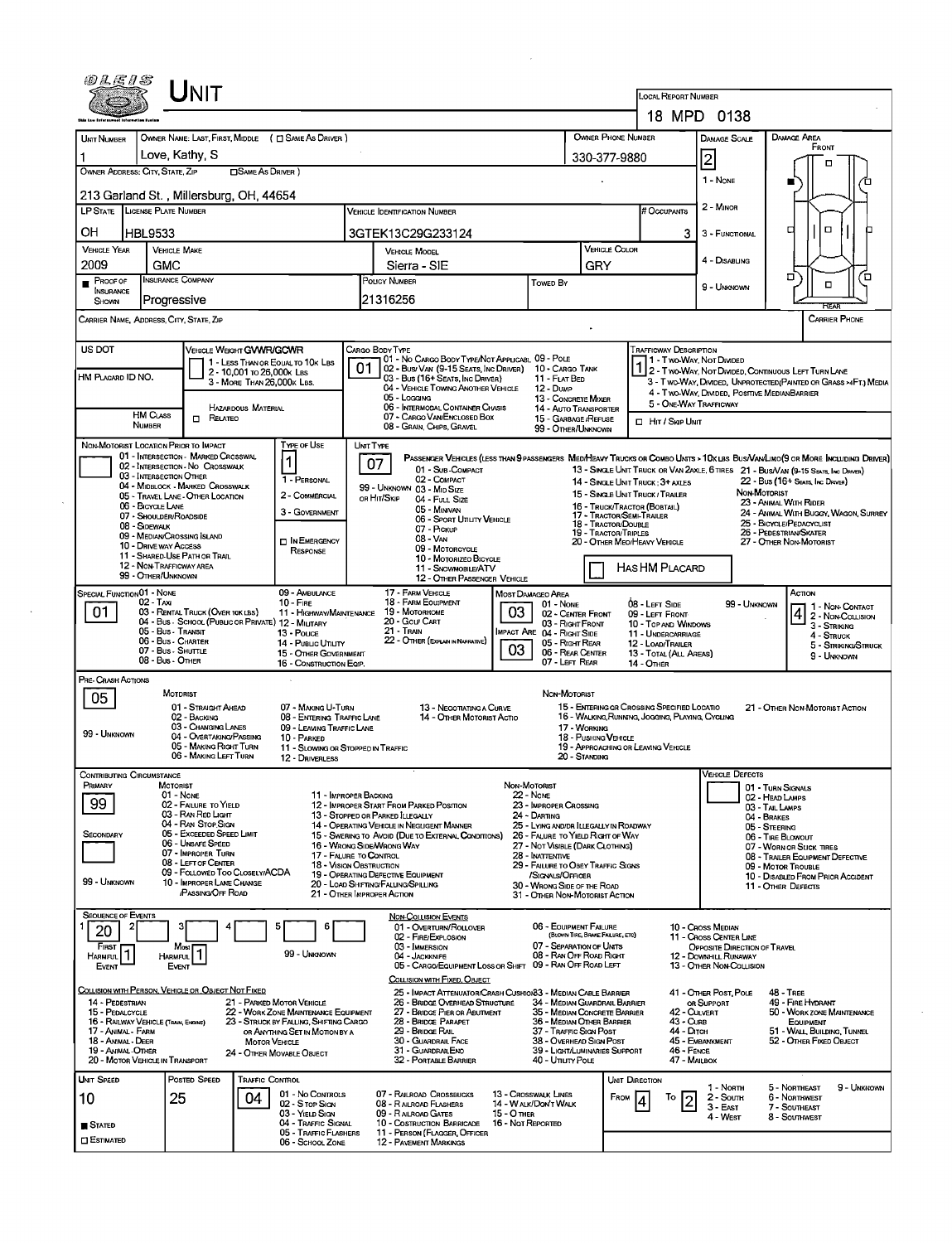| 0 L E I S                                                                                  |                                        | INIT                                                  |                            |                                                                   |                                  |                                                                                          |                                    |                                                                       |                                                  | LOCAL REPORT NUMBER<br>18 MPD 0138                               |                                                       |                                |                                                                                                                              |
|--------------------------------------------------------------------------------------------|----------------------------------------|-------------------------------------------------------|----------------------------|-------------------------------------------------------------------|----------------------------------|------------------------------------------------------------------------------------------|------------------------------------|-----------------------------------------------------------------------|--------------------------------------------------|------------------------------------------------------------------|-------------------------------------------------------|--------------------------------|------------------------------------------------------------------------------------------------------------------------------|
|                                                                                            |                                        |                                                       |                            |                                                                   |                                  |                                                                                          |                                    |                                                                       |                                                  |                                                                  |                                                       |                                |                                                                                                                              |
| <b>UNIT NUMBER</b>                                                                         |                                        |                                                       |                            | OWNER NAME: LAST, FIRST, MIDDLE ( C SAME AS DRIVER )              |                                  |                                                                                          |                                    |                                                                       | OWNER PHONE NUMBER                               |                                                                  | <b>DAMAGE SCALE</b>                                   |                                | <b>DAMAGE AREA</b><br>FRONT                                                                                                  |
| 2                                                                                          |                                        | Garrett, Myers, M                                     |                            |                                                                   |                                  |                                                                                          |                                    |                                                                       | 330-763-3382                                     |                                                                  | 2                                                     |                                | о                                                                                                                            |
| OWNER ADDRESS: CITY, STATE, ZIP                                                            |                                        |                                                       | SAME AS DRIVER)            |                                                                   |                                  |                                                                                          |                                    |                                                                       |                                                  |                                                                  | $1 - None$                                            |                                | о                                                                                                                            |
|                                                                                            |                                        | 77 Diamond Alley, Millersburg, OH, 44654              |                            |                                                                   |                                  |                                                                                          |                                    |                                                                       |                                                  |                                                                  |                                                       |                                |                                                                                                                              |
| 2 - MINOR<br>LP STATE LICENSE PLATE NUMBER<br># Occupants<br>VEHICLE IDENTIFICATION NUMBER |                                        |                                                       |                            |                                                                   |                                  |                                                                                          |                                    |                                                                       |                                                  |                                                                  |                                                       |                                |                                                                                                                              |
|                                                                                            |                                        |                                                       |                            |                                                                   |                                  |                                                                                          |                                    |                                                                       |                                                  |                                                                  |                                                       |                                | O<br>□                                                                                                                       |
| OН                                                                                         | GYZ3895                                |                                                       |                            |                                                                   |                                  | 1FAFP404X1F123387                                                                        |                                    |                                                                       |                                                  | 1                                                                | 3 - FUNCTIONAL                                        |                                |                                                                                                                              |
| <b>VEHICLE YEAR</b>                                                                        |                                        | <b>VEHICLE MAKE</b>                                   |                            |                                                                   |                                  | <b>VEHICLE MODEL</b>                                                                     |                                    |                                                                       | <b>VEHICLE COLOR</b>                             |                                                                  | 4 - DISABLING                                         |                                |                                                                                                                              |
| 2001                                                                                       | Ford                                   |                                                       |                            |                                                                   |                                  | Mustang                                                                                  | RED                                |                                                                       |                                                  |                                                                  | о<br>ō                                                |                                |                                                                                                                              |
| PROOF OF<br>INSURANCE                                                                      |                                        | <b>INSURANCE COMPANY</b>                              |                            |                                                                   |                                  | POLICY NUMBER<br>Towed By                                                                |                                    |                                                                       |                                                  |                                                                  | 9 - UNKNOWN                                           |                                | $\Box$                                                                                                                       |
| SHOWN                                                                                      | Geico                                  |                                                       |                            |                                                                   |                                  | 4464316415                                                                               |                                    |                                                                       |                                                  |                                                                  |                                                       |                                | REA                                                                                                                          |
| CARRIER NAME, ADDRESS, CITY, STATE, ZIP                                                    |                                        |                                                       |                            |                                                                   |                                  |                                                                                          |                                    |                                                                       |                                                  |                                                                  |                                                       |                                | <b>CARRIER PHONE</b>                                                                                                         |
| US DOT                                                                                     |                                        | <b>VEHICLE WEIGHT GVWR/GCWR</b>                       |                            |                                                                   |                                  | CARGO BODY TYPE                                                                          |                                    |                                                                       |                                                  | <b>TRAFFICWAY DESCRIPTION</b>                                    |                                                       |                                |                                                                                                                              |
|                                                                                            |                                        |                                                       |                            | 1 - LESS THAN OR EQUAL TO 10K LBS                                 | 01                               | 01 - No CARGO BODY TYPE/NOT APPLICABL 09 - POLE<br>02 - Bus/Van (9-15 Seats, Inc Driver) |                                    | 10 - CARGO TANK                                                       |                                                  |                                                                  | 1 - Two-Way, Not Divided                              |                                |                                                                                                                              |
| HM PLACARD ID NO.                                                                          |                                        |                                                       | 2 - 10,001 To 26,000 k Las | 3 - MORE THAN 26,000K LBS.                                        |                                  | 03 - Bus (16+ Seats, Inc Driver)                                                         |                                    | 11 - FLAT BED                                                         |                                                  |                                                                  |                                                       |                                | 1 2 - Two-Way, Not Divided, Continuous LEFT TURN LANE<br>3 - T WO-WAY, DIVIDED, UNPROTECTED (PAINTED OR GRASS >4FT.) MEDIA   |
|                                                                                            |                                        |                                                       |                            |                                                                   |                                  | 04 - VEHICLE TOWING ANOTHER VEHICLE<br>05 - Locaine                                      |                                    | 12 - Dump<br>13 - CONCRETE MIXER                                      |                                                  |                                                                  | 4 - Two-Way, Divided, Positive Median Barrier         |                                |                                                                                                                              |
| <b>HAZARDOUS MATERIAL</b>                                                                  |                                        |                                                       |                            |                                                                   | 06 - INTERMODAL CONTAINER CHASIS |                                                                                          | 14 - AUTO TRANSPORTER              |                                                                       |                                                  | 5 - ONE-WAY TRAFFICWAY                                           |                                                       |                                |                                                                                                                              |
| <b>HM CLASS</b><br>$\Box$ Related<br><b>NUMBER</b>                                         |                                        |                                                       |                            |                                                                   |                                  | 07 - CARGO VAN ENCLOSED BOX<br>08 - GRAIN, CHIPS, GRAVEL                                 |                                    | 15 - GARBAGE / REFUSE<br>99 - OTHER/UNKNOWN                           |                                                  | <b>D</b> HIT / SKIP UNIT                                         |                                                       |                                |                                                                                                                              |
| NON-MOTORIST LOCATION PRIOR TO IMPACT                                                      |                                        |                                                       |                            | Type of Use                                                       |                                  | UNIT TYPE                                                                                |                                    |                                                                       |                                                  |                                                                  |                                                       |                                |                                                                                                                              |
|                                                                                            |                                        | 01 - INTERSECTION - MARKED CROSSWAL                   |                            | 1                                                                 |                                  |                                                                                          |                                    |                                                                       |                                                  |                                                                  |                                                       |                                | PASSENGER VEHICLES (LESS THAN 9 PASSENGERS MED/HEAVY TRUCKS OR COMBO UNITS > 10K LBS BUS/VAWLIMO(9 OR MORE INCLUDING DRIVER) |
|                                                                                            | 03 - INTERSECTION OTHER                | 02 - INTERSECTION - NO CROSSWALK                      |                            |                                                                   |                                  | 02<br>01 - Sub COMPACT<br>02 - Сомраст                                                   |                                    |                                                                       |                                                  |                                                                  |                                                       |                                | 13 - SINGLE UNIT TRUCK OR VAN 2AXLE, 6 TIRES 21 - BUS/VAN (9-15 SEATE, INC DRIVER)                                           |
|                                                                                            |                                        | 04 - MIDBLOCK - MARKED CROSSWALK                      |                            | 1 - PERSONAL                                                      |                                  | 99 - UNKNOWN 03 - MID SIZE                                                               |                                    |                                                                       |                                                  | 14 - SINGLE UNIT TRUCK: 3+ AXLES                                 |                                                       | NON-MOTORIST                   | 22 - Bus (16+ Seats Inc Driver)                                                                                              |
|                                                                                            | 06 - BICYCLE LANE                      | 05 - TRAVEL LANE - OTHER LOCATION                     |                            | 2 - COMMERCIAL                                                    |                                  | OR HIT/SKIP<br>04 - Full Size                                                            |                                    |                                                                       |                                                  | 15 - SINGLE UNIT TRUCK / TRAILER<br>16 - TRUCK/TRACTOR (BOBTAIL) |                                                       | 23 - ANIMAL WITH RIDER         |                                                                                                                              |
|                                                                                            | 07 - SHOULDER/ROADSIDE                 |                                                       |                            | 3 - GOVERNMENT                                                    |                                  | 05 - MINIVAN<br>06 - Sport Utility Vehicle                                               |                                    |                                                                       | 17 - TRACTOR/SEMI-TRAILER<br>18 - TRACTOR/DOUBLE |                                                                  |                                                       |                                | 24 - ANIMAL WITH BUGGY, WAGON, SURREY<br>25 - BICYCLE/PEDACYCLIST                                                            |
|                                                                                            | 08 - Sidewalk                          | 09 - MEDIAN CROSSING ISLAND                           |                            |                                                                   |                                  | 07 - Pickup<br>08 - VAN                                                                  |                                    |                                                                       | <b>19 - TRACTOR/TRIPLES</b>                      |                                                                  |                                                       |                                | 26 - Pedestrian/Skater                                                                                                       |
|                                                                                            | 10 - DRIVE WAY ACCESS                  |                                                       |                            | IN EMERGENCY<br>RESPONSE                                          |                                  | 09 - MOTORCYCLE                                                                          | 20 - OTHER MEDIHEAVY VEHICLE       |                                                                       |                                                  |                                                                  |                                                       |                                | 27 - OTHER NON-MOTORIST                                                                                                      |
|                                                                                            | 12 - NON-TRAFFICWAY AREA               | 11 - SHARED-USE PATH OR TRAIL                         |                            |                                                                   |                                  | 10 - MOTORIZED BICYCLE<br>11 - SNOWMOBILE/ATV                                            |                                    |                                                                       |                                                  | Has HM Placard                                                   |                                                       |                                |                                                                                                                              |
|                                                                                            | 99 - OTHER/UNKNOWN                     |                                                       |                            |                                                                   |                                  | 12 - OTHER PASSENGER VEHICLE                                                             |                                    |                                                                       |                                                  |                                                                  |                                                       |                                |                                                                                                                              |
| SPECIAL FUNCTION 01 - NONE                                                                 | 02 - TAXI                              |                                                       |                            | 09 - AMBULANCE<br>$10 -$ Fire                                     |                                  | 17 - FARM VEHICLE<br>18 - FARM EQUIPMENT                                                 |                                    | <b>MOST DAMAGED AREA</b>                                              |                                                  | 08 - Leer Side                                                   |                                                       | 99 - UNKNOWN                   | ACTION                                                                                                                       |
| 01                                                                                         |                                        | 03 - RENTAL TRUCK (OVER 10K LBS)                      |                            | 11 - HIGHWAY/MAINTENANCE                                          |                                  | 19 - Мотовноме                                                                           | 09                                 | 01 - None<br>02 - CENTER FRONT                                        |                                                  | 09 - LEFT FRONT                                                  |                                                       |                                | 1 - NON-CONTACT<br> 3 <br>2 - Non-Counsion                                                                                   |
|                                                                                            | 05 - Bus - Transit                     | 04 - Bus - SCHOOL (PUBLIC OR PRIVATE) 12 - MILITARY   |                            | 13 - Pouce                                                        |                                  | 20 - GOLF CART<br>21 - TRAIN                                                             |                                    | 03 - Right Front<br><b>IMPACT ARE 04 - RIGHT SIDE</b>                 |                                                  | 10 - TOP AND WINDOWS                                             |                                                       |                                | 3 - STRIKING                                                                                                                 |
|                                                                                            | 06 - Bus - Charter                     |                                                       |                            | 14 - Pusuc Unury                                                  |                                  | 22 - OTHER (EXPLAIN IN NARRATIVE)                                                        |                                    | 05 - Right Rear                                                       |                                                  | 11 - UNDERCARRIAGE<br>12 - LOAD/TRAILER                          |                                                       |                                | 4 - Struck<br>5 - Striking/Struck                                                                                            |
|                                                                                            | 07 - Bus - SHUTTLE<br>08 - Bus - Other |                                                       |                            | 15 - OTHER GOVERNMENT<br>16 - CONSTRUCTION EOIP.                  |                                  |                                                                                          | 09                                 | 06 - REAR CENTER<br>07 - LEFT REAR                                    |                                                  | 13 - TOTAL (ALL AREAS)<br>14 - OTHER                             |                                                       |                                | 9 - Unknown                                                                                                                  |
| PRE- CRASH ACTIONS                                                                         |                                        |                                                       |                            |                                                                   |                                  |                                                                                          |                                    |                                                                       |                                                  |                                                                  |                                                       |                                |                                                                                                                              |
|                                                                                            |                                        | MOTORIST                                              |                            |                                                                   |                                  |                                                                                          |                                    | NON-MOTORIST                                                          |                                                  |                                                                  |                                                       |                                |                                                                                                                              |
| 01                                                                                         |                                        | 01 - STRAIGHT AHEAD                                   |                            | 07 - MAKING U-TURN                                                |                                  | 13 - NEGOTIATING A CURVE                                                                 |                                    |                                                                       |                                                  | 15 - ENTERING OR CROSSING SPECIFIED LOCATIO                      |                                                       |                                | 21 - OTHER NON-MOTORIST ACTION                                                                                               |
|                                                                                            |                                        | 02 - BACKING<br>03 - Changing Lanes                   |                            | 08 - ENTERING TRAFFIC LANE                                        |                                  | 14 - OTHER MOTORIST ACTIO                                                                |                                    |                                                                       |                                                  | 16 - WALKING RUNNING, JOGGING, PLAYING, CYCLING                  |                                                       |                                |                                                                                                                              |
| 99 - UNKNOWN                                                                               |                                        | 04 - OVERTAKING/PASSING                               |                            | 09 - LEAVING TRAFFIC LANE<br>10 - PARKED                          |                                  |                                                                                          |                                    |                                                                       | 17 - WORKING<br>18 - PUSHING VEHICLE             |                                                                  |                                                       |                                |                                                                                                                              |
|                                                                                            |                                        | 05 - MAKING RIGHT TURN<br>06 - MAKING LEFT TURN       |                            | 11 - SLOWING OR STOPPED IN TRAFFIC                                |                                  |                                                                                          |                                    |                                                                       | 20 - STANDING                                    | 19 - APPROACHING OR LEAVING VEHICLE                              |                                                       |                                |                                                                                                                              |
|                                                                                            |                                        |                                                       |                            | 12 - DRIVERLESS                                                   |                                  |                                                                                          |                                    |                                                                       |                                                  |                                                                  | <b>VEHICLE DEFECTS</b>                                |                                |                                                                                                                              |
| <b>CONTRIBUTING CIRCUMSTANCE</b><br>PRIMARY                                                | MOTORIST                               |                                                       |                            |                                                                   |                                  |                                                                                          | NON-MOTORIST                       |                                                                       |                                                  |                                                                  |                                                       | 01 - TURN SIGNALS              |                                                                                                                              |
|                                                                                            |                                        | $01 - None$                                           |                            | 11 - IMPROPER BACKING                                             |                                  |                                                                                          |                                    | <b>22 - None</b>                                                      |                                                  |                                                                  |                                                       | 02 - HEAD LAMPS                |                                                                                                                              |
| 99                                                                                         |                                        | 02 - FAILURE TO YIELD<br>03 - RAN RED LIGHT           |                            |                                                                   |                                  | 12 - IMPROPER START FROM PARKED POSITION<br>13 - STOPPED OR PARKED LLEGALLY              |                                    | 23 - IMPROPER CROSSING<br>24 - DARTING                                |                                                  |                                                                  |                                                       | 03 - TAIL LAMPS<br>04 - BRAKES |                                                                                                                              |
|                                                                                            |                                        | 04 - RAN STOP SIGN                                    |                            |                                                                   |                                  | 14 - OPERATING VEHICLE IN NEGLIGENT MANNER                                               |                                    | 25 - LYING AND/OR ILLEGALLY IN ROADWAY                                |                                                  |                                                                  |                                                       | 05 - STEERING                  |                                                                                                                              |
| SECONDARY                                                                                  |                                        | 05 - Exceeded Speed Limit<br>06 - UNSAFE SPEED        |                            |                                                                   |                                  | 15 - SWERING TO AVOID (DUE TO EXTERNAL CONDITIONS)<br>16 - WRONG SIDE/WRONG WAY          |                                    | 26 - FALURE TO YIELD RIGHT OF WAY<br>27 - NOT VISIBLE (DARK CLOTHING) |                                                  |                                                                  |                                                       | 06 - TIRE BLOWOUT              | 07 - WORN OR SLICK TIRES                                                                                                     |
|                                                                                            |                                        | 07 - IMPROPER TURN                                    |                            | 17 - FALURE TO CONTROL                                            |                                  |                                                                                          |                                    | 28 - Inattentive                                                      |                                                  |                                                                  |                                                       |                                | 08 - TRAILER EQUIPMENT DEFECTIVE                                                                                             |
|                                                                                            |                                        | 08 - LEFT OF CENTER<br>09 - FOLLOWED TOO CLOSELY/ACDA |                            | 18 - VISION OBSTRUCTION                                           |                                  | 19 - OPERATING DEFECTIVE EQUIPMENT                                                       |                                    | 29 - FAILURE TO OBEY TRAFFIC SIGNS<br>/SIGNALS/OFFICER                |                                                  |                                                                  |                                                       | 09 - MOTOR TROUBLE             | 10 - DISABLED FROM PRIOR ACCIDENT                                                                                            |
| 99 - UNKNOWN                                                                               |                                        | 10 - IMPROPER LANE CHANGE<br><b>PASSING OFF ROAD</b>  |                            |                                                                   |                                  | 20 - LOAD SHIFTING/FALLING/SPILLING<br>21 - OTHER IMPROPER ACTION                        |                                    | 30 - WRONG SIDE OF THE ROAD                                           |                                                  |                                                                  |                                                       | 11 - OTHER DEFECTS             |                                                                                                                              |
|                                                                                            |                                        |                                                       |                            |                                                                   |                                  |                                                                                          |                                    | 31 - OTHER NON-MOTORIST ACTION                                        |                                                  |                                                                  |                                                       |                                |                                                                                                                              |
| <b>SEQUENCE OF EVENTS</b>                                                                  |                                        | 3                                                     |                            |                                                                   |                                  | <b>NON-COLLISION EVENTS</b><br>01 - OVERTURN/ROLLOVER                                    |                                    | 06 - EQUIPMENT FAILURE                                                |                                                  |                                                                  |                                                       |                                |                                                                                                                              |
| 20                                                                                         |                                        |                                                       |                            |                                                                   |                                  | 02 - FIRE/EXPLOSION                                                                      |                                    |                                                                       | (BLOWN TIRE, BRAKE FAILURE, ETC)                 |                                                                  | 10 - Cross Median<br>11 - Cross Center Line           |                                |                                                                                                                              |
| FIRST<br><b>HARMFUL</b>                                                                    | <b>HARMFUL</b>                         | Most                                                  |                            | 99 - UNKNOWN                                                      |                                  | 03 - IMMERSION<br>04 - JACKKNIFE                                                         |                                    | 07 - SEPARATION OF UNITS<br>08 - RAN OFF ROAD RIGHT                   |                                                  |                                                                  | OPPOSITE DIRECTION OF TRAVEL<br>12 - DOWNHILL RUNAWAY |                                |                                                                                                                              |
| EVENT                                                                                      |                                        | <b>EVENT</b>                                          |                            |                                                                   |                                  | 05 - CARGO/EQUIPMENT LOSS OR SHIFT                                                       |                                    | 09 - RAN OFF ROAD LEFT                                                |                                                  |                                                                  | 13 - OTHER NON-COLLISION                              |                                |                                                                                                                              |
|                                                                                            |                                        |                                                       |                            |                                                                   |                                  | COLLISION WITH FIXED, OBJECT                                                             |                                    |                                                                       |                                                  |                                                                  |                                                       |                                |                                                                                                                              |
|                                                                                            |                                        | COLLISION WITH PERSON, VEHICLE OR OBJECT NOT FIXED    |                            |                                                                   |                                  | 25 - IMPACT ATTENUATOR/CRASH CUSHION33 - MEDIAN CABLE BARRIER                            |                                    |                                                                       |                                                  |                                                                  | 41 - OTHER POST, POLE                                 |                                | 48 - TREE                                                                                                                    |
| 14 - PEDESTRIAN<br>15 - PEDALCYCLE                                                         |                                        |                                                       |                            | 21 - PARKED MOTOR VEHICLE<br>22 - WORK ZONE MAINTENANCE EQUIPMENT |                                  | 26 - BRIDGE OVERHEAD STRUCTURE<br>27 - BRIDGE PIER OR ABUTMENT                           |                                    | 34 - MEDIAN GUARDRAIL BARRIER<br>35 - MEDIAN CONCRETE BARRIER         |                                                  |                                                                  | OR SUPPORT<br>42 - CULVERT                            |                                | 49 - FIRE HYDRANT<br>50 - WORK ZONE MAINTENANCE                                                                              |
| 16 - RAILWAY VEHICLE (TRAIN, ENGINE)<br>17 - Animal - Farm                                 |                                        |                                                       |                            | 23 - STRUCK BY FALLING, SHIFTING CARGO                            |                                  | 28 - BRIDGE PARAPET<br>29 - BRIDGE RAIL                                                  |                                    | 36 - Median Other Barrier<br>37 - Traffic Sign Post                   |                                                  | 43 - Cura<br>44 - Отсн                                           |                                                       |                                | <b>EQUIPMENT</b><br>51 - WALL BUILDING, TUNNEL                                                                               |
| 18 - Animal - Deer                                                                         |                                        |                                                       |                            | OR ANYTHING SET IN MOTION BY A<br><b>MOTOR VEHICLE</b>            |                                  | 30 - GUARDRAIL FACE                                                                      |                                    | 38 - OVERHEAD SIGN POST                                               |                                                  |                                                                  | 45 - EMBANXMENT                                       |                                | 52 - OTHER FIXED OBJECT                                                                                                      |
| 19 - Animal - Other<br>20 - MOTOR VEHICLE IN TRANSPORT                                     |                                        |                                                       |                            | 24 - OTHER MOVABLE OBJECT                                         |                                  | 31 - GUARDRAILEND<br>32 - PORTABLE BARRIER                                               |                                    | 39 - LIGHT/LUMINARIES SUPPORT<br>40 - Unury Pous                      |                                                  | 46 - FENCE<br>47 - MAILBOX                                       |                                                       |                                |                                                                                                                              |
|                                                                                            |                                        | POSTED SPEED                                          | <b>TRAFFIC CONTROL</b>     |                                                                   |                                  |                                                                                          |                                    |                                                                       |                                                  | UNIT DIRECTION                                                   |                                                       |                                |                                                                                                                              |
| UNIT SPEED                                                                                 |                                        |                                                       |                            | 01 - No CONTROLS                                                  |                                  | 07 - RAILROAD CROSSBUCKS                                                                 |                                    | 13 - Crosswalk LINES                                                  |                                                  |                                                                  | 1 - North                                             |                                | 5 - Northeast<br>9 - Unknown                                                                                                 |
| 20                                                                                         |                                        | 25                                                    | 04                         | 02 - Stop Sign                                                    |                                  | 08 - RAUROAD FLASHERS                                                                    |                                    | 14 - WALK/DON'T WALK                                                  | FROM                                             | То<br>$\overline{c}$                                             | 2 - South<br>3 - East                                 |                                | 6 - Northwest<br>7 - SOUTHEAST                                                                                               |
| $\blacksquare$ Stated                                                                      |                                        |                                                       |                            | 03 - YIELD SIGN<br>04 - TRAFFIC SIGNAL                            |                                  | 09 - RAILROAD GATES<br>10 - COSTRUCTION BARRICADE                                        | $15 - O$ THER<br>16 - Not Reported |                                                                       |                                                  |                                                                  | 4 - West                                              |                                | 8 - Southwest                                                                                                                |
| <b>ESTIMATED</b>                                                                           |                                        |                                                       |                            | 05 - Traffic Flashers                                             |                                  | 11 - PERSON (FLAGGER, OFFICER                                                            |                                    |                                                                       |                                                  |                                                                  |                                                       |                                |                                                                                                                              |
|                                                                                            |                                        |                                                       |                            | 06 - SCHOOL ZONE                                                  |                                  | <b>12 - PAVEMENT MARKINGS</b>                                                            |                                    |                                                                       |                                                  |                                                                  |                                                       |                                |                                                                                                                              |